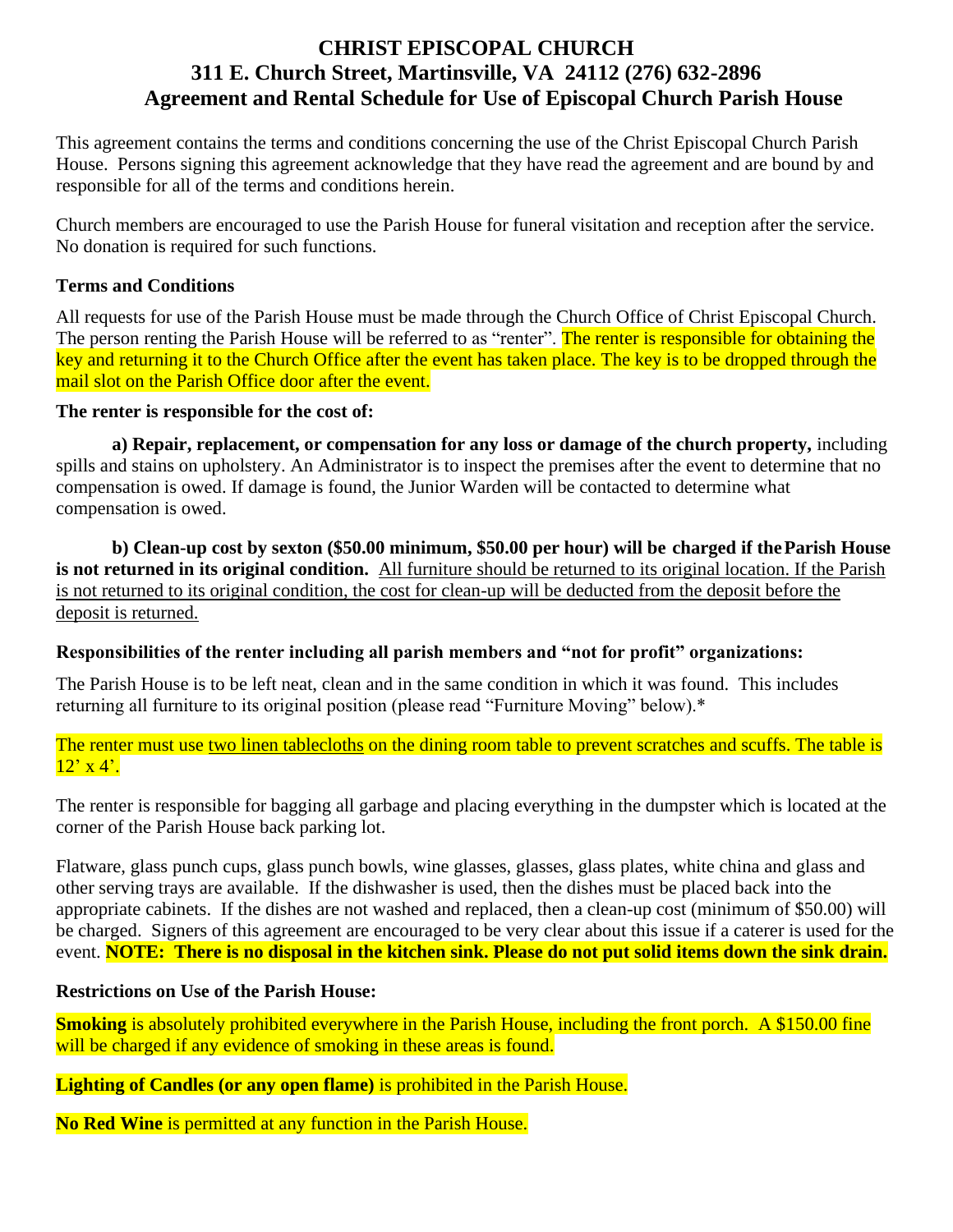#### **Page 2 Continued, Parish House Agreement**

#### **Furniture Moving:**

**If sofas or other large pieces are to be moved to another area for an event, a charge of \$100.00 per room of furniture will be charged to move and return furniture to its original location.** Chairs and small tables may be moved without charge.

**Large antique furniture items that may not be moved are: Library, tall chest; Parlor, chest with glass doors, antique mirror to include the small table and piano.**

**If a large piece of furniture is needed for an event, approval by the Rector and Junior Warden must be given before it can be brought into the Parish House and an additional fee may be required.**

**Photographs showing the proper furniture arrangement in each room of the Parish House will be kept in the chest in the foyer for referral by the renter to aid in the proper rearrangement of the furniture, if moved.**

**The maximum number of persons present at a Parish House function is one hundred and fifty (150) people.** Any function that may bring in over 150 guests must have prior written approval of the Rector and Junior Warden.

Christ Episcopal Church retains sole discretion in approving or disapproving events and reserves the right to approve or disapprove of an event as it deems necessary to properly preserve and protect the Parish House. Any decision made by Christ Episcopal Church is final.

Payment of a damage deposit (\$150.00) and reservation fee of one-half of the rent is due at the time the reservation is made and the application is signed at the Church Office. **A date cannot be held for more than 1 week without the proper deposit made and signed agreement on file in the office.** The original agreement with the necessary signatures must be kept on file in the Church Office. The deposit will be returned upon inspection and approval by an Administrator which shall be within one (1) week after the event and the key is returned (or event ends, if no key is needed). As previously mentioned, the key is to be dropped through the mail slot on the Parish Office door after the event.

If a set up time is required outside the rental hours, prior arrangements must be made with the Church Office by calling 276-632-2896.

All personal items brought into the Parish House for an event must be removed within 24 hours of the event. The sexton will not be available for moving items.

Meetings related to the business of Christ Episcopal Church with or without the serving of food shall always be at no donation and no deposit.

### **FEES FOR MOVING FURNITURE AND RETURNING TO ORIGINAL LOCATION: (EXCEPT FOR PREVIOUSLY DESIGNATED PIECES)**

**1 Room—Library \$100.00 2 Rooms—Library and Parlor \$200.00 Set up for Tables: Up to 6 round tables with 6 chairs each \$120.00**

**For non-members of Christ Episcopal Church, the photographer will be charged a sitting fee of \$75.00 for portraits taken in and around the Parish House. A reservation is required through the Church Office.**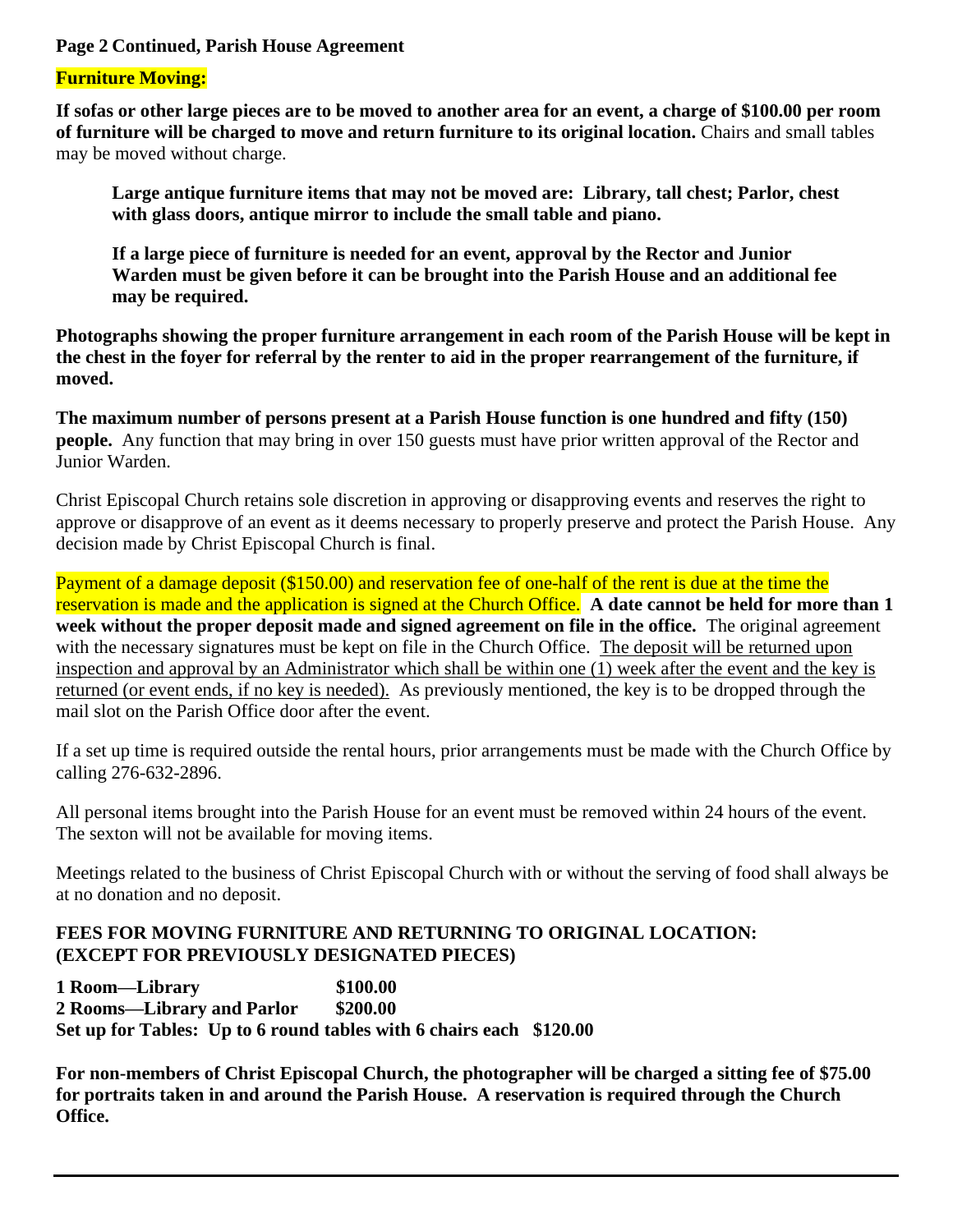**Page 3 Continued, Parish House Agreement**

#### **PARISH HOUSE RENTAL PRICES:**

**If these times do not work for your event, you can book in 7-hour increments, which includes come in, set up, decorate, hold the event, clean up and out. If the new hours cross over into the evening time frame, you would be charged the evening rate.**

#### **FOUR ROOMS: FOYER. LIBRARY, DINING ROOM AND KITCHEN**

**DAY EVENT: 9:00 A.M. ENDING BY 4:30 P.M.** 

| $1-25$    | \$100.00 |
|-----------|----------|
| $26 - 75$ | \$175.00 |

**EVENING EVENT: 5:00 P.M. ENDING BY 12:00 A.M. 1-25 \$125.00 26-75 \$200.00**

#### **FIVE ROOMS: FOYER, LIBRARY, DINING ROOM, KITCHEN AND PARLOR DAY EVENT: 9:00 A.M. ENDING BY 4:30 P.M.**

| $1 - 25$ | \$150.00 |
|----------|----------|
| 26-75    | \$225.00 |
| 76-100   | \$250.00 |
| 101-150  | \$300.00 |
|          |          |

**EVENING EVENT: 5:00 P.M. ENDING BY 12:00 A.M. 1-25** \$250.00<br>**26-75** \$325.00 **26-75 \$325.00 76-100 \$350.00 101-150 \$400.00**

#### **NOT FOR PROFIT GROUPS:**

### **FOUR ROOMS: FOYER, LIBRARY, DINING ROOM AND KITCHEN DAY EVENT: 9:00 A.M. ENDING BY 4:30 P.M.**

| 1-25  | \$75.00  |
|-------|----------|
| 26-75 | \$150.00 |

**EVENING EVENT: 5:00 P.M. ENDING BY 12:00 A.M. 1-25 \$100.00 26-75 \$175.00**

## **FIVE ROOMS: FOYER, PARLOR, LIBRARY, DINING ROOM AND KITCHEN**

**DAY EVENT: 9:00 A.M. ENDINDG BY 4:30 P.M.**

| $1 - 25$ | \$125.00 |
|----------|----------|
| 26-75    | \$200.00 |
| 76-100   | \$225.00 |
| 101-150  | \$250.00 |

#### **EVENING EVENT: 5:00 P.M. ENDING BY 12:00 A.M.**

| $1 - 25$ | \$200.00 |
|----------|----------|
| 26-75    | \$275.00 |
| 76-100   | \$300.00 |
| 101-150  | \$350.00 |